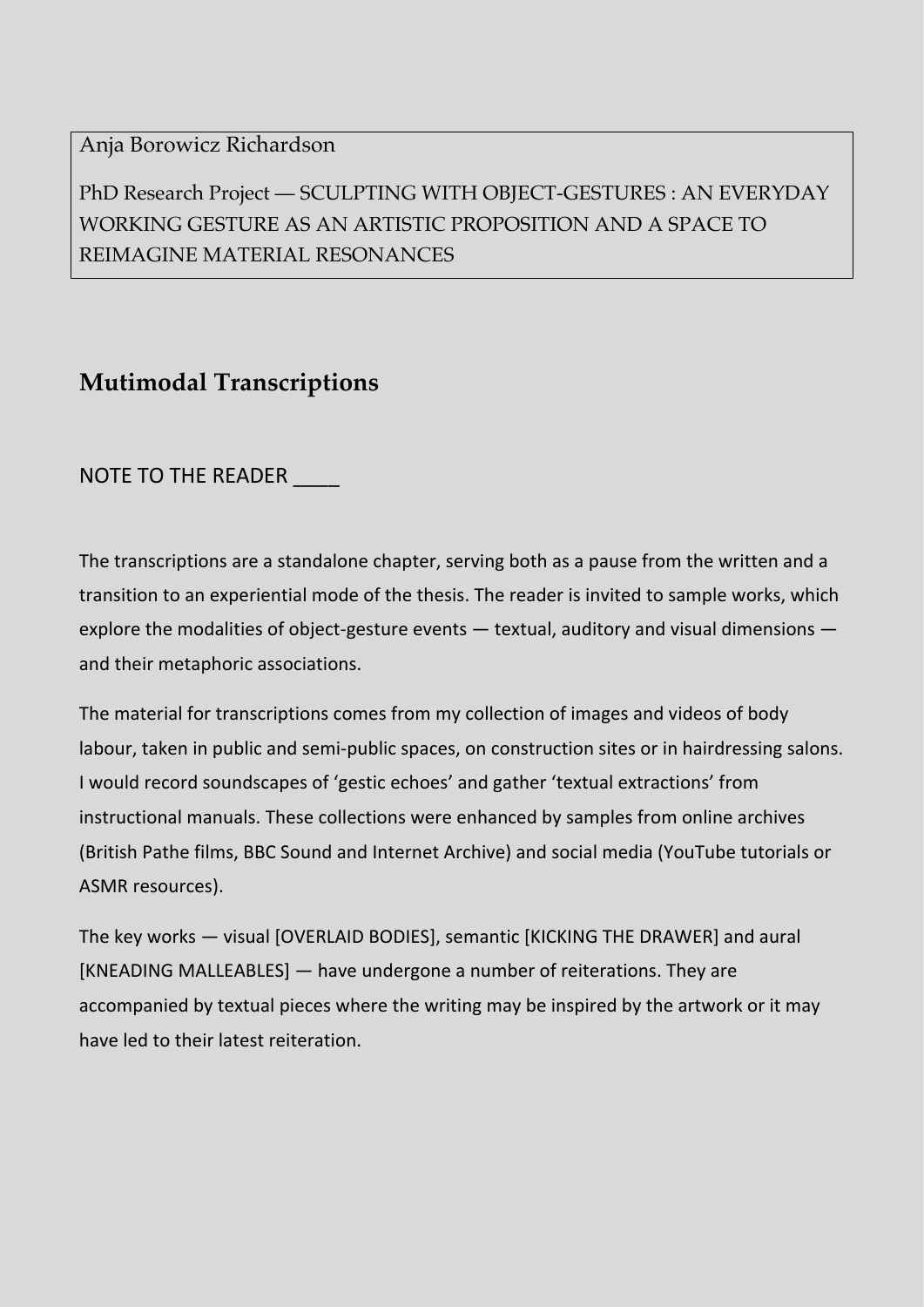Inspired by the moment of suspension during the presentations and instructions, the piece dissects and re-assembles archival recordings, questioning performative semantics of different gesture.

*Guidelines from US Office of War Information, archival films from British Pathe and online tutorials from YouTube. Samples of vocational instructions, skill demonstrations and body care advice. Searching for patterns among different registers, expressions and statements. Mashed up mini episodes, lists of verbal movements, prepositional spatiality and adjectival affectivities.*

Anja Borowicz, *KNEADING MALLEABLES [laptop performance]*, 2018, sound.

The soundpiece combines the sounds of body massage with the acts of dough kneading and clay throwing. The source materials were selected from the BBC Sound Effects and The Internet Archive. This version was recorded as a live laptop performance.

Headphones are recommended for the binaural experience.

Anja Borowicz, *KNEADING MALLEABLES [teleprompter text]*, 2019, video. Anja Borowicz, *KNEADING MALLEABLES [reading]*, 2021, sound.

A textual response to thinking, musing and pondering inspired by working on the Kneading Malleables soundscape.

The text was drafted and re-edited while listening to the recording. A teleprompter software was used to create an electronic script, which sets the speed and rhythm of the encounter between the reader and the text.

The text has also been performed in a public garden, as a looped durational reading, which can be joined at any point.

I offer the reader a choice of a video or a recording depending on personal preference.